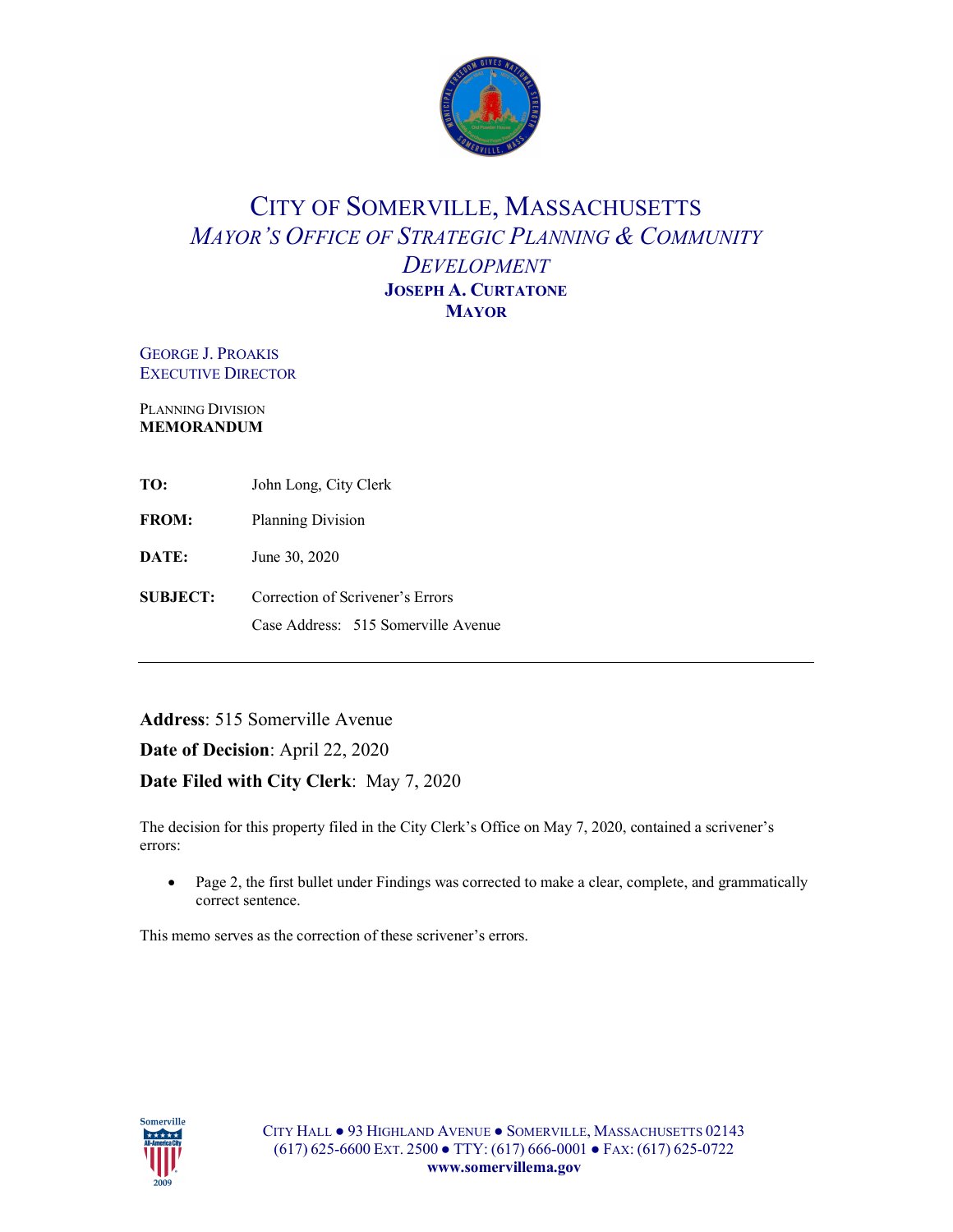# City of Somerville **ZONING BOARD OF APPEALS**



Orsola Susan Fontano, Chair Danielle Evans, Clerk Elaine Severino Josh Safdie Anne Brockleman Drew Kane, Alt.

City Hall 3rd Floor, 93 Highland Avenue, Somerville MA 02143

| <b>CASE:</b>     | AA#2020-001, 515 Somerville Avenue                                     |
|------------------|------------------------------------------------------------------------|
|                  | <b>PETITIONER:</b> Claudia Murrow, 23 Park St #2, Somerville, MA 02143 |
| OWNER:           | DEVB LLC, 689 Somerville Ave, Somerville, MA 02143                     |
| <b>DECISION:</b> | ISD Director's decision upheld on April 22, 2020                       |

This decision summarizes the findings made by the Zoning Board of Appeals regarding the administrative appeal submitted by Claudia Murrow for 515 Somerville Ave. The application was submitted on January 13, 2020 and deemed complete on February 3, 2020. The first public hearing was held on February 26, 2020. On April 22, 2020 the Zoning Board voted to uphold ISD's decision.

#### **SUMMARY OF PROPOSAL**

The appeal challenges the ISD Director's decision of December 12, 2019 in which the ISD Director refused to take action on Murrow's enforcement request related to the issuance of a building permit.

### **RECORD OF PROCEEDINGS**

On February 26, 2020 the ZBA held a public hearing. Present and sitting at the public hearing were Members Orsola Susan Fontano, Danielle Evans, Elaine Severino, Josh Safdie, Anne Brockelman, and Drew Kane. Planner Charlotte Leis requested a continuance to March 11, 2020 on behalf of Ms. Murrow who had reached out earlier that day to inform Planning Staff that she was sick and would like to continue to the next meeting. The Board granted the continuance.

On March 11, 2020 the ZBA held a public hearing. Present and sitting at the public hearing were Members Orsola Susan Fontano, Danielle Evans, Elaine Severino, Josh Safdie, Anne Brockelman, and Drew Kane. OSPCD Executive Director George Proakis requested a continuance to March 25, 2020 on behalf of Ms. Murrow who was in City Hall but did not want to enter the Council Chambers where the ZBA was holding the hearing. The Board granted the continuance.

93 Highland Avenue Somerville, MA 02143 (617-625-6600 ext.2500 TTY: (617) 666-0001

On March 25, 2020 the ZBA held a virtual public hearing. Present and sitting www.somervillema.gov at the public hearing were Members Orsola Susan Fontano, Danielle Evans, www.somervillezoning.com Elaine Severino, Josh Safdie, Anne Brockelman, and Drew Kane. Mr. Proakis requested a continuance to April 15, 2020 on behalf of Ms. Murrow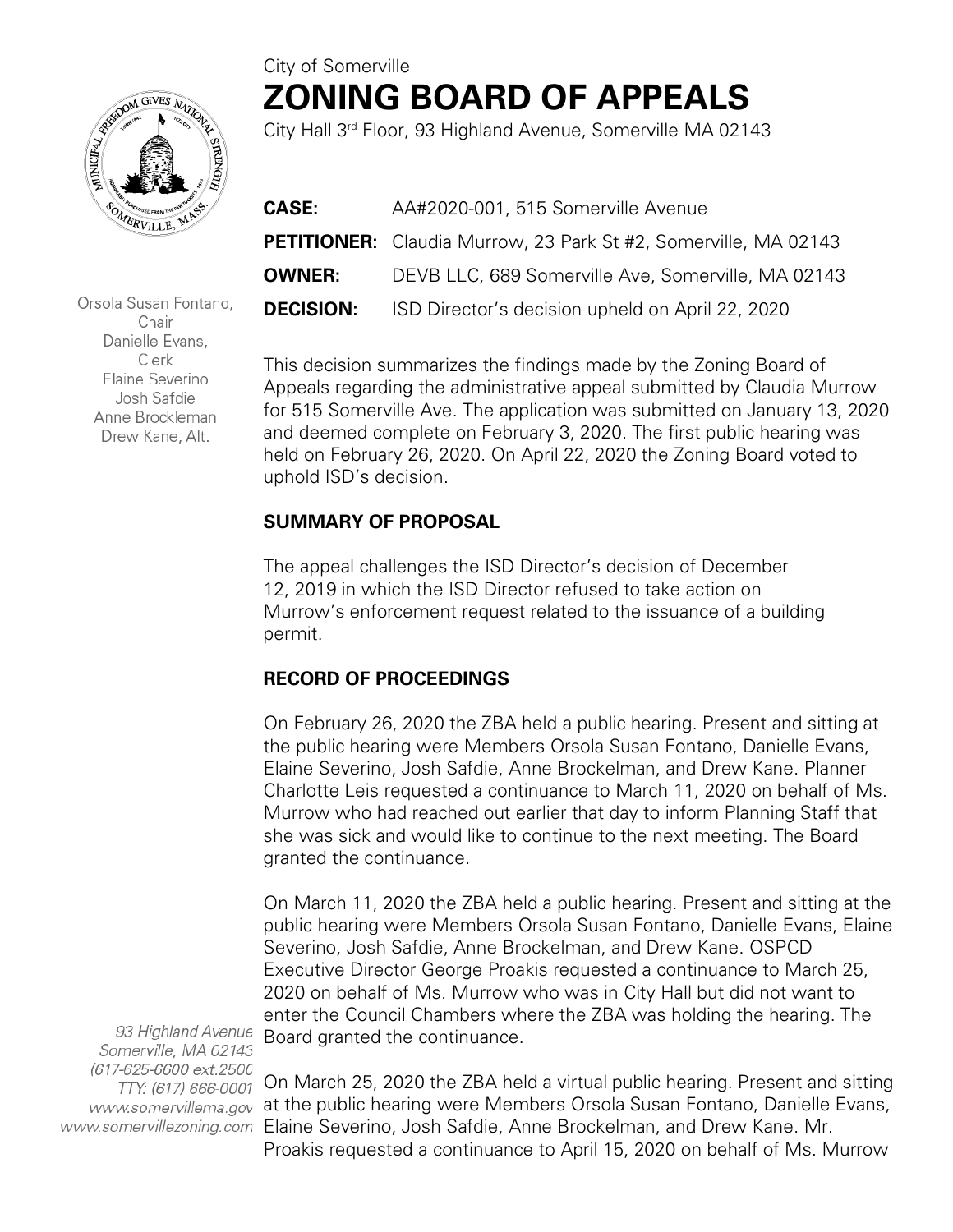who had originally requested to participate remotely but then expressed concerns about doing so. The Board granted the continuance.

On April 15, 2020 the ZBA held a virtual public hearing. Present and sitting at the public hearing were Members Orsola Susan Fontano, Danielle Evans, Elaine Severino, Josh Safdie, Anne Brockelman, and Drew Kane. Ms. Murrow joined the meeting but left before this case was heard. Ms. Leis spoke with Ms. Murrow and said she believed Ms. Murrow wished to continue the case to April 22, 2020. In Ms. Murrow's absence, Mr. Proakis offered to provide the Board with a history of the case and of the reasons Ms. Murrow provided for requesting each of the continuances. Mr. Proakis then provided an overview of the substance of the appeal. Mr. Proakis promised that Planning Staff would offer Ms. Murrow assistance with the meeting technology before the next Board meeting. The Board granted the continuance.

On April 22, 2020 the ZBA held a virtual public hearing. Present and sitting at the public hearing were Members Orsola Susan Fontano, Danielle Evans, Elaine Severino, Josh Safdie, Anne Brockelman, and Drew Kane. The Board acknowledged that they had received a written request from Ms. Murrow to continue the case until hearings could safely be held in person that afternoon. Mr. Proakis informed the Board that Planning Staff had offered Ms. Murrow assistance with the meeting technology multiple times in the past week, but that Ms. Murrow had not accepted any offers and that he did not foresee Ms. Murrow accepting future offers either. The Board noted that no new substantive information on the case was provided during the previous 3 meetings, and that Ms. Murrow had requested continuances at every meeting this case was scheduled for. The Board discussed the material impacts of this appeal on the 515 Somerville Ave project and how to balance the rights of the appellant and the property owner. At the Board's request, Planning Staff contacted Ms. Murrow one more time to offer assistance and get Ms. Murrow to attend a meeting, but the attempt was unsuccessful.

Following public testimony, consideration of the facts of the case, and consideration of the statutory requirements to uphold or remand the ISD Director's decision, Danielle Evans first moved to approve the applicant's request to continue the case that was submitted prior that day. Elaine Severino seconded. The Board voted 1-4 with Josh Safdie voting in favor; the motion failed.

Danielle Evans then moved to uphold the ISD Director's decision. Elaine Severino seconded. The Board voted 4-0-1 with Josh Safdie abstaining; the motion passed.

Findings:

- The Board finds that an appropriate appeal of this permit would have been to the ZBA under MGL 40A §8 within 30 days which was not filed.
- The Board finds that Ms. Murrow did not file an appeal under MGL 40A §8 on November 22, 2019. In her enforcement request to the ISD Director, Ms. Murrow requested that the building permit be revoked pursuant to MGL 40A §7.
- The Board finds that the ISD Director was correct in determining that he had no authority under MGL 40A §7 to issue the enforcement action requested against the building permit.